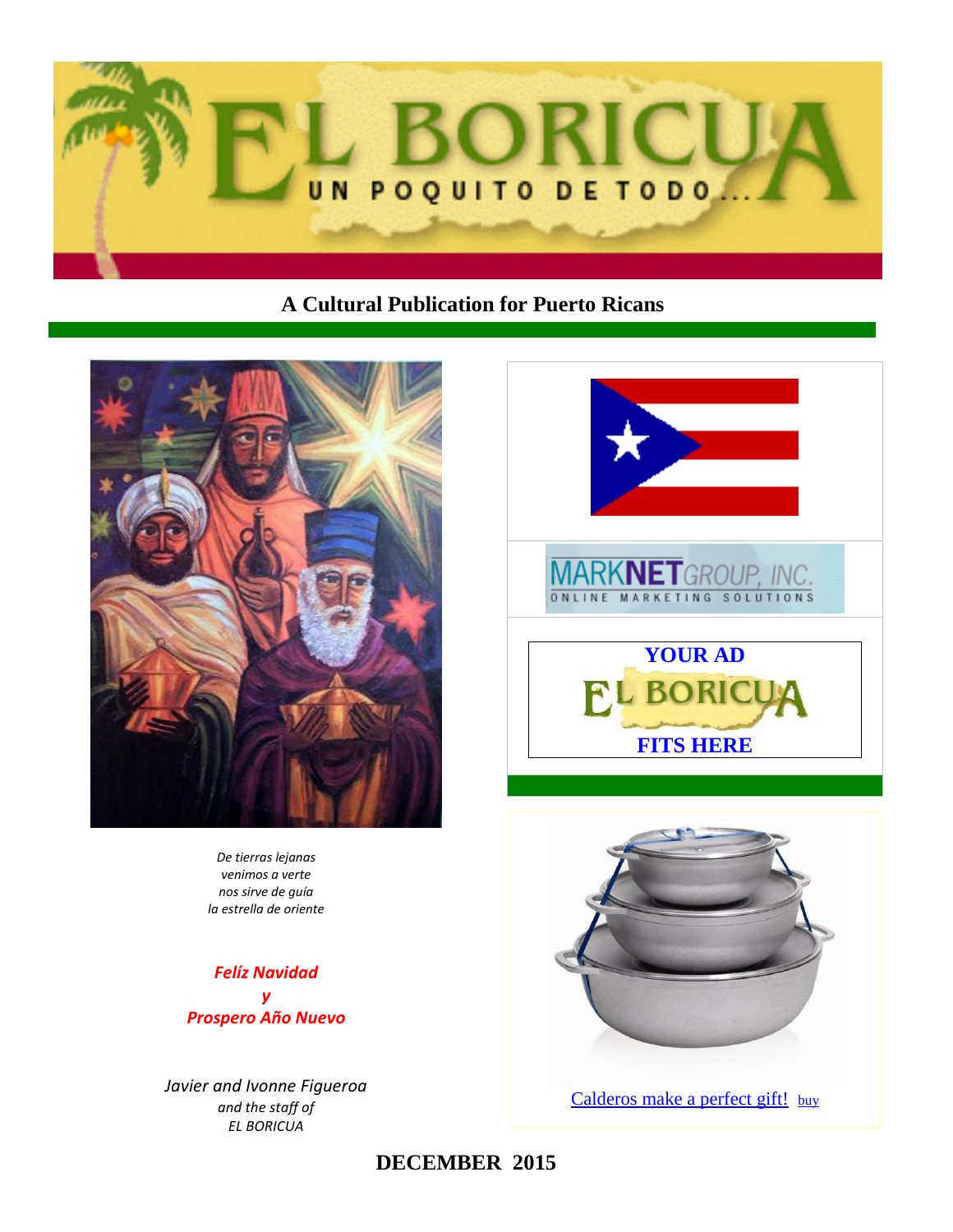In Puerto Rico and Spain (where we come from) Christmas trees are common in the home but In Spain they don't appear until the second half of December, unlike in Puerto Rico, now during Thanksgiving.

Also in the home there are intricate, miniature nativity scenes called Belénes (in Spain), and Nacimientos (in Puerto Rico), which depict life in the village where Jesus was born.

The Nacimiento or menger always includes the baby Jesus, Mary, Joseph as well as the Three Kings, Baltasar, Melchior and Gaspar, a star to signify the Star of Bethlehem, and some stable animals.

**6th January** – This is the Feast of the Epiphany (Día de los Reyes Magos) when the Three Kings arrived in Bethlehem. For Spanish and Puerto Rican children this is the most important day of the year when they wake up to find that Los Reyes Magos (the Three Kings/Wise Men) have left gifts for them in their house. Santa may leave them a token gift on December 25th but Los Reyes are the favorites.

| S            | $\mathbf 0$ | n            | $\mathbf{o}$     | $\mathbf c$  | h            | e            | b            | u            | e            | n            | a            |
|--------------|-------------|--------------|------------------|--------------|--------------|--------------|--------------|--------------|--------------|--------------|--------------|
| p            | $\mathbf 0$ | g            | 1                | $\mathbf 0$  | S            | r            | e            | у            | e            | S            | r            |
| a            | g           | u            | ٠<br>$\mathbf i$ | n            | a            | 1            | d            | $\mathbf{o}$ | S            | a            | n            |
| V            | d           | e            | $\mathbf{C}$     | $\mathbf{i}$ | m            | a            | ${\bf S}$    | $\mathbf{C}$ | $\mathbf{o}$ | n            | a            |
| a            | m           | e            | 1                | $\mathbf c$  | h            | $\mathbf{O}$ | $\mathbf r$  | t            | $\mathbf r$  | $\mathbf{i}$ | V            |
| p            | a           | n            | p                | a            | S            | t            | e            | 1            | e            | S            | $\mathbf{i}$ |
| m            | a           | p            | a                | $\mathbf r$  | $\mathbf{r}$ | a            | n            | d            | a            | S            | d            |
| 1            | e           | $\mathbf c$  | h                | $\mathbf 0$  | n            | a            | ${\bf S}$    | a            | $\mathbf{o}$ | 1            | a            |
| $\mathbf{i}$ | $\mathbf c$ | $\mathbf{o}$ | q                | u            | $\mathbf{i}$ | t            | $\mathbf{o}$ | ${\bf S}$    | t            | $\mathbf r$  | d            |
| m            | t           | e            | m                | b            | 1            | e            | q            | u            | e            | S            | t            |
| ${\bf S}$    | у           | ٠<br>Ĵ       | $\rm i$          | b            | a            | r            | $\mathbf{i}$ | t            | $\mathbf{o}$ | S            | t            |
| $\mathbf c$  | u           | a            | t                | r            | O            | p            | a            | S            | $\mathbf c$  | u            | a            |



EL BORICUA is a monthly cultural publication, established in 1995, that is Puerto Rican owned and operated. We are NOT sponsored by any club or organization. Our goal is to present and promote our "treasure" which is our Cultural Identity - "the Puerto Rican experience." EL BORICUA is presented in English and is dedicated to the descendants of Puerto Ricans wherever they may be.

# **C R E D I T S**

#### **©1995-2015**

All articles and photos are the property of of the writer or photographer.

# **Staff**

Ivonne Figueroa Executive Editor & Gen. Mgr. Javier Figueroa

Publisher

Anna María Vélez de Blas, Chef Recipe Tester and Writer

Jaime Garibay Rivera, PhD Jaime in the Kitchen, Food Blog

Guillermo 'Don Guillo' Andares, PhD

Gardening Tips for Puerto Ricans

Elena Cintrón Colón Primos Editor

Diego Matos Dupree Tavernero

Joe Román Santos Travel Editor

Lisa Santiago Brochu, Chef Restaurant Reviews

Luisa Yaliz Alaniz Cintrón, MD Guest Writer

> Betty Nieves-Ilyas Guest Writer

Sally Rubio Canales Guest Writer

## **Support Staff**

Fernando Alemán Jr - Web Consultant José Rubén de Castro -Photo Editor María Yisel Mateo Ortiz -Development

#### **Special Thanks to . . .**

Tayna Miranda Zayas of MarkNetGroup.com

There are three Puerto Rico's you need to learn about; the old, the new and the natural. Learn about our little terruño. Subscribe to EL BORICUA, a monthly cultural publication for Puerto Ricans.

http://www.elboricua.com/subscribenow.html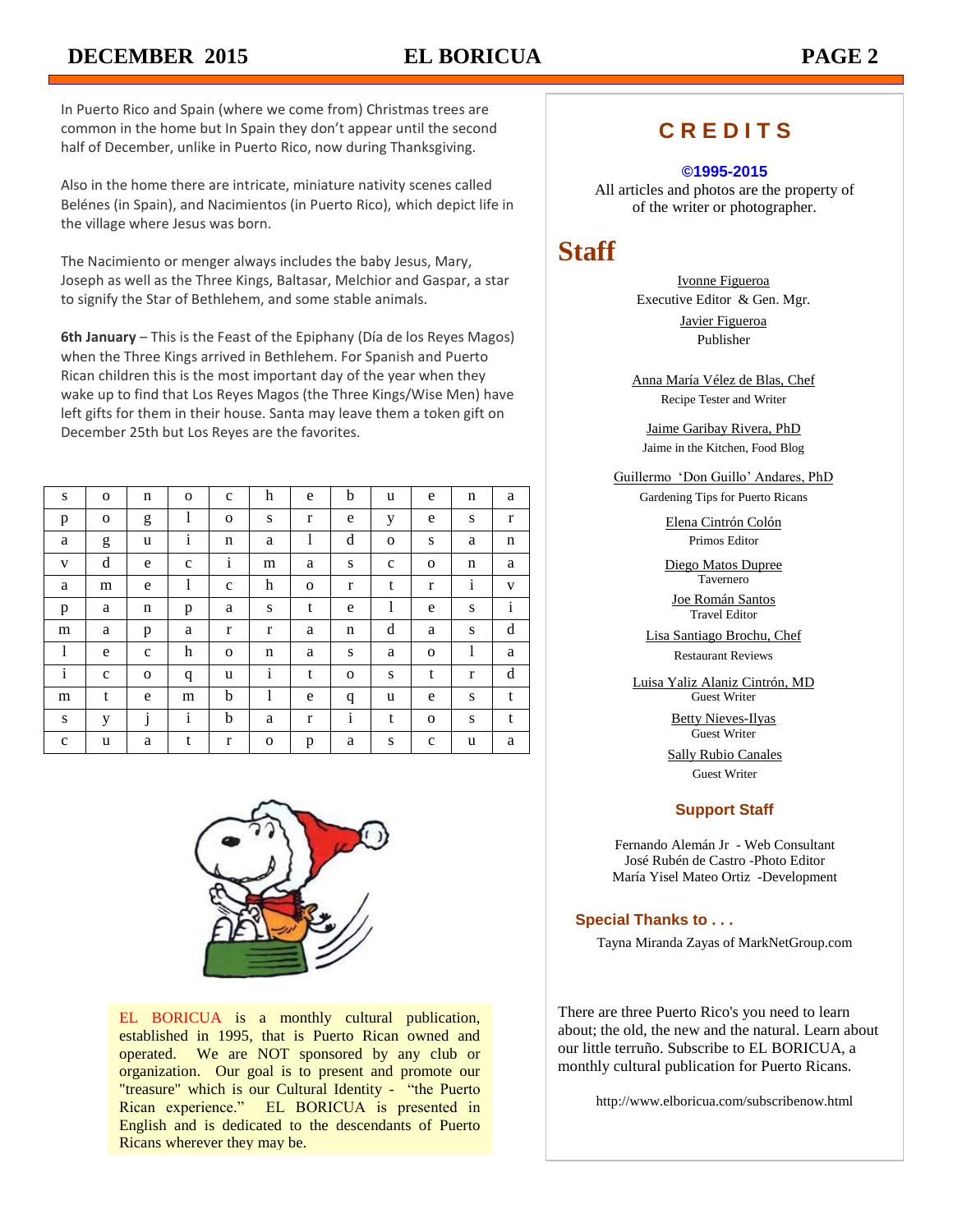

**December 3, 1922** First radio program transmitted in Puerto Rico.

**December 10, 1898** Treaty of Paris signed conceding Puerto Rico to the US.

**December 11, 1846** Manuel Fernández Juncos, poet, journalist and writer is born in Tres Montes - Asturias. Fernandez first lived in Ponce then in Juana Díaz, Adjuntas and Vega Baja. He was a staunch supporter of Puerto Rican interests and wrote on the Puerto Rican culture. Among his accomplishments; presided over the Ateneo Puertorriqueño, founded El Buscapié, wrote and published several books. He died in San Juan in 1928.

**December 24th** Nochebuena

**December 25th** ¡Feliz Navidad!

**December 19th, 1876** Pablo Casals born in Spain. Moved to Puerto Rico the birth place of his mother. He was a world renowned cellist.

**December 28th** Día de los Inocentes - This feast used to be celebrated like a carnival, where men dressed as the "evil soldiers of Herod" went house to house, "kidnapping" the first-born boy from every family. To recover their children, the families offered the soldiers gifts. This tradition continues today in a small town called Hatillo. The town joins in a parade and later participates in a public party at the town square.

**December 31, 1807** First newspaper published in Puerto Rico.

**December 31st** Año Viejo

# **The First Christmas Tree in Puerto Rico**



It is believed that the very first Christmas tree in Puerto Rico was put up in Bayamón in 1866. Dr. Agustín Stahl, was born in Aguadilla in 1842, of northern European parents. Don Enrique Stahl, his German father, surely spoke to his children of the old German tradition of decorating pines for the Christmas holidays**.** Dr. Agustín Stahl, settled in Bayamon in 1865, after having finished his medical studies in Europe. And it is in the Stahl's yard that the very first Puerto Rican Christmas Tree is decorated

# **Gift Idea . . .**

# **EL BORICUA a monthly cultural publication**



EL BORICUA makes a great holiday gift for family, friends, neighbors, **teachers**, and acquaintances.

Don't miss giving the gift that keeps on coming each month!

[Buy gift subscriptions here.](http://www.elboricua.com/SubscribeNow.html)

[El Brindis del Bohemio](http://www.elboricua.com/elbrindis.html) The poem Is on our website

Octavas and Octavitas are ancient Catholic Church traditions going back centuries, brought to the island by our Spanish ancestors. The celebrations are in honor of Los Reyes Magos.

In Spain the word aguinaldo is used in reference to a gift usually given from godparents to godchild. In Puerto Rico, aguinaldo is a gift, and in the case of a Puerto Rican aguinaldo it is a gift of song. In other countries an Aguinaldo might be a monetary gift given to employees or sometimes to people in need.

**[Spanish-English Dictionary](http://www.freedict.com/onldict/spa.html)  [On-line](http://www.freedict.com/onldict/spa.html) http://www.freedict.com/onldict/spa.html**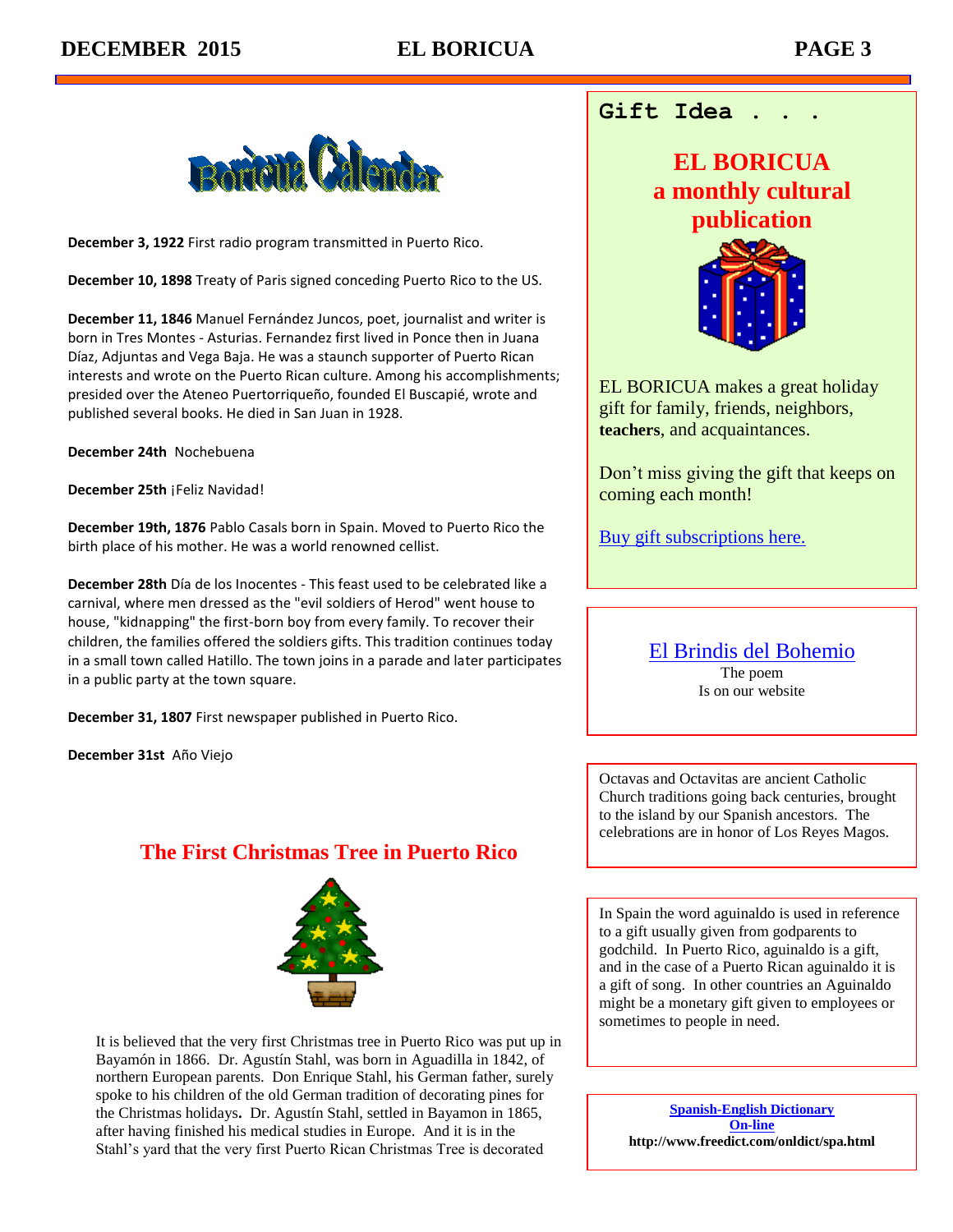# **Origen of Aguinaldos –**

#### **Villancicos**

The Puerto Rican aguinaldo originates in the villancico español. The term "villancico" was applied in Spain to define peasant songs, or rustic songs, for particular times of the year. Villanos refers to village folk and villancico refers to Christmas carols.

With colonization villancicos are introducted to our island and immediately a split in musical genre develops. There are villancicos puertorriqueños that refer to traditional Christmas carols – being very religious in nature, with subdued rhythms, and often being traditional Spanish villancicos.

Villancicos remain with sounds associated with traditional European style music such as the waltz. Samples of classic villancicos include "Alegría" and "Villancico Yaucano."

> Alegría "legría, alegría, alegría alegría, alegría y placer que la Virgen va de paso con su esposo a Belén"

#### Villancico Yaucano

"Quisiera Niño besarte y San José no me deja Dice que te haré llorar; ¿verdad que aun así me dejas? Ha nacido en un portal llenito de telarañas entre la mula y el buey el Redentor de las almas. Yo soy un pobre yaucano que vengo de Yauco aquí y ami Niño Dios le traigo un gallo quiquiriquí..."

Later **villancicos criollos** develop which have traditional rhythms but incorporate Puerto Rican danza with a "paseo" or introduction that is a characteristic of our danza. A sample of a villancico criollo is "Los Reyes del Oriente" and "Alegres Pascuas."

#### Los Reyes de Oriente: "Los Reyes que llegaron a Belén anunciaron la llegada del Mesías nosotros con alegría la anunciamos hoy también. De tierra lejana venimos a verte nos sirve de guía la Estrella de Oriente O brillante Estrella que anuncia la aurora no nos falte nunca tu luz bienechora...

Alegres Pascuas: Por fin llegaron las Navidades las fiestas reales de nuestro lar, fiestas de todos nuestros anhelos, nuestros desvelos y nuestro afán. Cuanto me agrada haber nacido en este nido, en este edén, porque estas fiestas que adoro tanto son el encanto de Borinquén...

#### **Aguinaldos**

The classic villancico develops into cantos jíbaros puertorriqueños that are identified as aguinaldos jíbaros which include a variety of "seis" styles.

The aguinaldo further develops into diverse styles or regional variations that are identified by different names. An example of this is the Aguinaldo Cagüeño – the aguinaldo style of early Caguas villagers. Other regional aguinaldo styles include aguinaldo isabelino, aguinaldo orocoveño, and a few other styles referred to under the unbrella term "aguinaldo jíbaro."

Soon aguinaldos jíbaros diversify once more creating a new genre known as, **aguinaldo criollos**, which incorporate native rhythms and instruments such as el güiro and African rhythms and instruments such as claves. Soon the Puerto Rican cuatro is developed and its sound is incorporated into aguinaldos criollos.

#### **Canciones Criollas Navideñas**

Another evolution of the aguinaldo puertorriqueño are canciones criollas navideñas that infiltrate parrandas or trullas. These are really aguinaldos-guarachas (if guarachas), or aguinaldos-plena (if plenas), or aguinaldos-merenges (if merengues).

Our canciones populares show further development with Feliciano's world-wide fame for "Feliz Navidad."

#### **Aguinaldos de Promesa**

Christmas is the time to give and receive, including asking for heavenly intervention in our problems. Promesas de Los Tres Santos Reyes were common. Many of these promises lasted for 33 years (Christ was 33 at his death and resurrection). Aguinaldos become the principle vehicle for these promises. *"If we have a good harvest our family promises to present aguinaldos on la vispera de Reyes."* Every year the family is obligated to take a parranda to friends and neighbors for a particular period of years. The parranda becomes the gift of music, a duty with answered prayer, a way to show appreciation – llevar or dar un aguinaldo.

These" promesas" or promises of our ancestors are the base of our "tradicion navideña" de ofrecer parrandas.

The jíbaro persona now has a specific function during the Christmas season which is to take or deliver all these diverse sounds in parrandas and trullas throughout the island.

That is why Navidad is the time to wear your pava, play which every instrument you can – and to at least pretend to be a **jíbaro Puertorriqueño**.

*¡Ay, lelolai – lelolai!*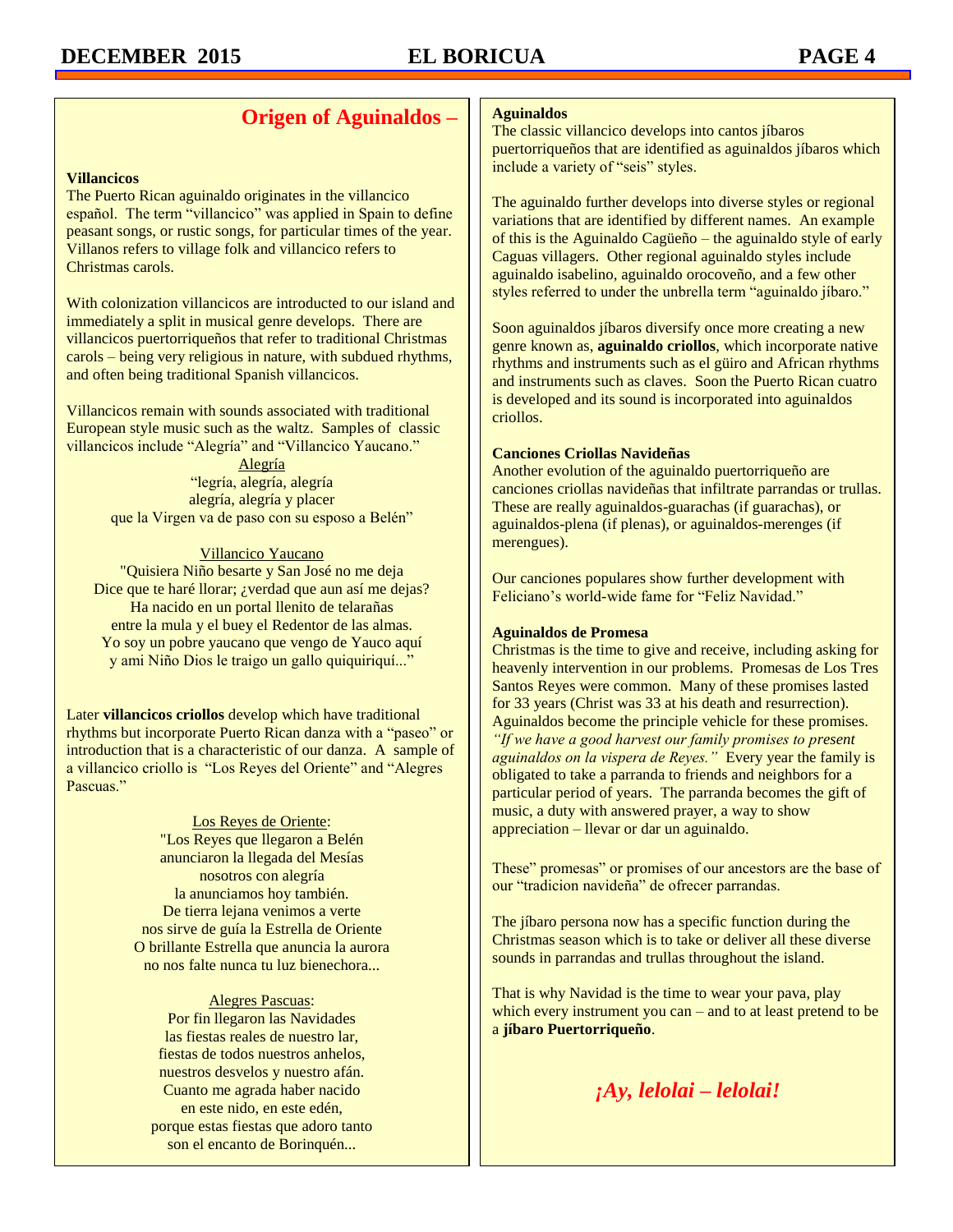# **Arroz con Dulce Coconut Rice Pudding**

1½ cups rice water for soaking 1 tsp. salt 1 cinnamon stick, in 4 pieces 1 inch piece of fresh ginger, peeled & diced 6 whole cloves 3 cups of water 1 can (15.5 oz.) of Cream of Coconut 1 cup of water 1/2 cup raisins Ground cinnamon for garnish

Cover rice with cold water and soak for 1½ hours. Drain. In saucepan, combine salt, cinnamon stick, ginger, cloves and 3 cups water. Bring to a boil, lower heat and simmer for 10 minutes. Discard spices, reserve water.

In saucepan, combine cream of coconut, 1 cup of water and water from spices. Bring to a boil. Add drained rice and raisins. Simmer over medium/low heat for 15-20 minutes, stirring occasionally, until rice is soft and most of liquid is absorbed.

Spoon on to a flat serving dish and gently pat down to flatten. Chill. Sprinkle with ground cinnamon just before serving.

*Serves 6-8*

## **Flan**

1 cup sugar plus ¼ cup water for caramel

2 cans evaporated milk 1 can condensed milk 6 whole eggs  $\frac{1}{2}$  cup sugar 2 tablespoons vanilla  $\frac{1}{2}$  teaspoon salt

First make the caramel. Pour sugar in a 2 cup Pyrex glass measuring cup, add water. Put in microwave for about 4 minutes or so until sugar is melted and caramel is the right color. It might take less than 4 minutes or more, depending on your microwave. Slowly pour into the flan pan and then swirl around the bottom. Set aside.

Blend all ingredients in a blender for a few minutes. Carefully pour into caramelized pan. Set in a 350º oven in a "baño de María" (bien Marie). Cook for about 45 minutes – covered with foil.

Test for doneness as you would a cake.

When the custard cools, lay a plate on top of the mold then carefully flip it over. Refrigerate and serve cold.

# **Sangria Criolla**

- 1-1/2 cups frozen passion fruit pulp, thawed
- 2 cups pineapple juice
- 1/2 cup fresh lemon juice
- 2 cups red wine, inexpensive will do
- 2 cups lemon-lime soda
- 1 cup white rum
- 1 6-ounce can mandarin oranges
- 1 large jar Maraschino Cherries
- ice cubes

Combine all of the ingredients in a pitcher. Chill for at least 1 hour before serving. Preferably make a day ahead.

# **Coquito**

28 ounces coconut milk 2 cups Bacardi rum 14 ounces condensed milk 4 egg yolks 1/8 teaspoon cinnamon

Mix all ingredients in the blender and blend well. Pour into a glass bottle and refrigerate. Make ahead for richer flavor. Serve cold in small glasses.

# **Alcapurrias**

- 1-3/4 pounds yautia (taro root) 3 pounds green bananas
- 
- 2 teaspoons salt
- 3 tablespoons annatto oil
- 1 recipe Picadillo cooked
- 2 cups corn oil for frying

Picadillo – ground beef or/and pork seasoned with sofrito, olives and capers.

Peel the yautia, and the green banana and run through food processor. Combine the grated vegetables with the salt and annatto oil in a large bowl. Cover with plastic wrap and refrigerate overnight. This makes for easier handling.

Spread about 1/4 cup of the dough on your left hand. Place 1 tablespoon of picadillo on top. Carefully fold over the dough so the filling is completely covered. Smooth the fritter out with the back of a spoon. It is best to make them one at a time as you are frying. Carefully lay the alcapurria on a large spatula and lower into the hot oil. Fry over medium high heat until golden brown. Drain on paper towels.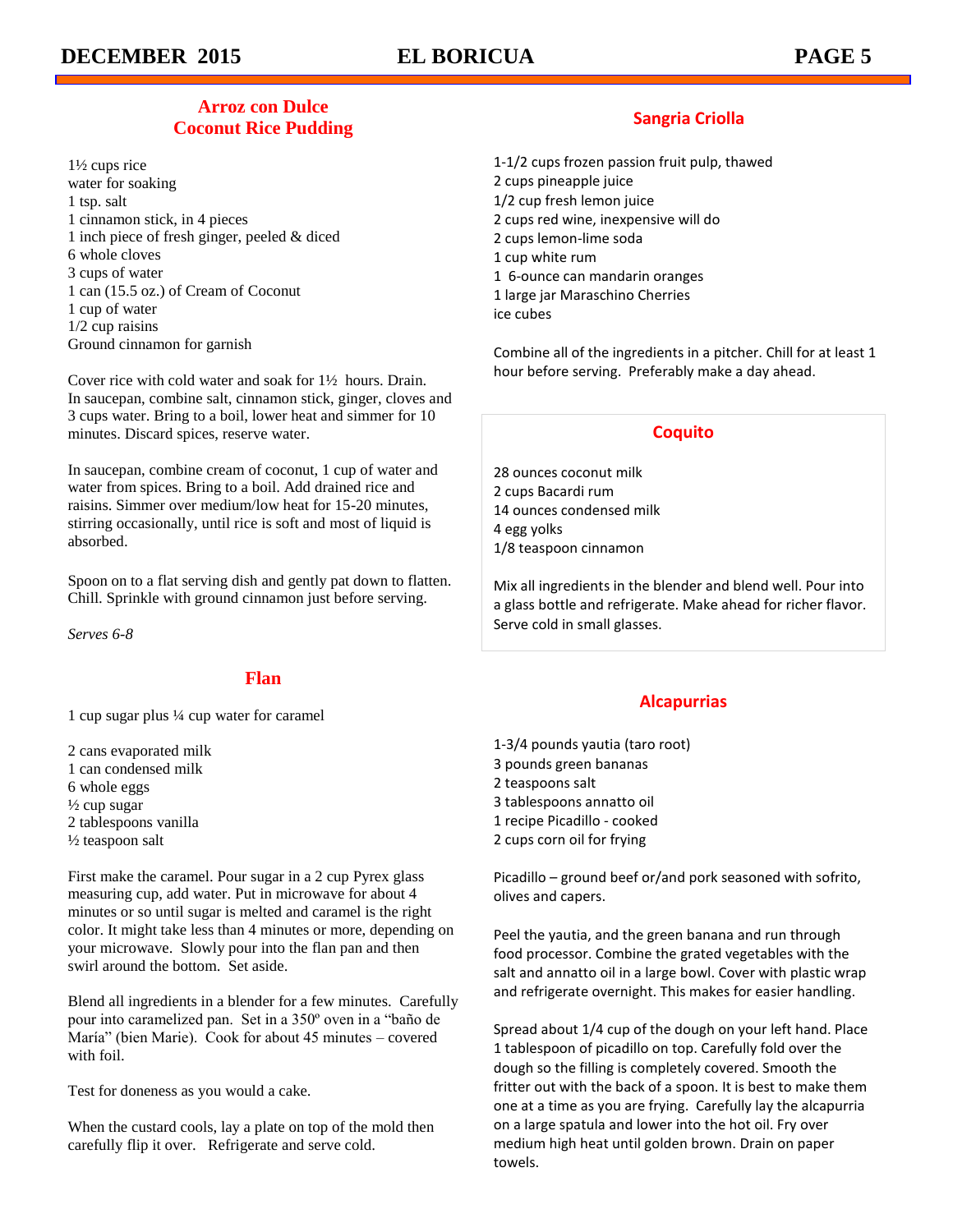# **La Parranda del Sopón**

#### **Coro**

*A las dos de la mañana nos comimos un sopón, y se nos pegó un dolor alla por la madrugada. A las dos de la mañana nos comimos un sopón, y se nos pegó un dolor alla por la madrugada. Cogieron una gallina, le torcieron el pescuezo, le partieron to' los huesos le cortaron la pollina. Todo el mundo en la cocina comentaba el gran suceso no quedaría ni un heso de quella pobre gallina. -coro-*

> Con aquella algarabía que en la fiesta se formó El gallo se despertó. No creyó lo que veía. Brincó, hizo lo que pudo se encrespó toa la cresta pero al terminar la fiesta el gallo era gallo viudo. -coro-

> Se comieron el sopón con gusto y much alegría, y al rato se retorcían al sentir un gran dolor. La gente de aquel sopón comentaban y decían eso fue una maldición que el gallo nos echaría. -coro-

Allá por la madrugada aquel gallo se reía – allá por la madrugada aquel gallo se reía – allá por la madrugada aquel gallo se reía – allá por la madrugada aquel gallo se rió.



# **Brisas de Navidad**

Ya se oye el murmullo De una brisa suave. Son los aires frescos De las Navidades.

Estamos contentos Llegó el momento de parrandear. Son los aires frescos, Los aires frescos de Navidad.

> Una vez al año Podemos gozar Y olvidad las penas En la Navidad

Cuando el gallo canta, Dice en su canción Que ha venido al mundo Nuestro Redentor.

> Una vez al año Podemos gozar Y olvidar las penas En la Navidad.



## **Saludos, Saludos**

#### **Coro**

Saludos, saludos vengo a saludar saludos, saludos vengo a saludar a lo isabelino bonito cantar a lo isabelino bonito cantar

> Alegres venimos para saludar; alegres venimos para saludar a las amistades de este santo hogar a las amistades de este santo hogar **Coro**

Saludos a todos queremos brindar, Saludos a todos, queremos brindar, con nuestra presencia un bello cantar con nuestra presenciay un bello cantar.

#### **Coro**

# **Hermoso Bouquet**

#### *Coro*

*Hermoso Bouquet a ti te traemos bellísimas flores del jardín riqueño Hermoso Bouquet a ti te traemos bellísimas flores del jardín riqueño*

> De todas las flores yo te traigo un ramo recíbelo bien que éste es tu aguinaldo *Coro*

Traigo lirios blancos también azucenas las ramas de noche flor de yerba buena *Coro*

Entra tantas flores hoy nos despedimos como se despiden el nardo y el lirio *Coro*

### **Venid Pastores**

#### **Coro**

Venid, pastores, venid; oh venid a Belén, oh venid al portal; yo no me voy de Belén sin el Niño Jesús un momento adorar. Venid, pastores, venid; oh venid a Belén, oh venid al portal; yo no me voy de Belén sin el Niño Jesús un momento adorar.

> Y la estrella de Belén, nos guiará con su luz, hasta el humilde portal donde nació Jesús.

> > **coro**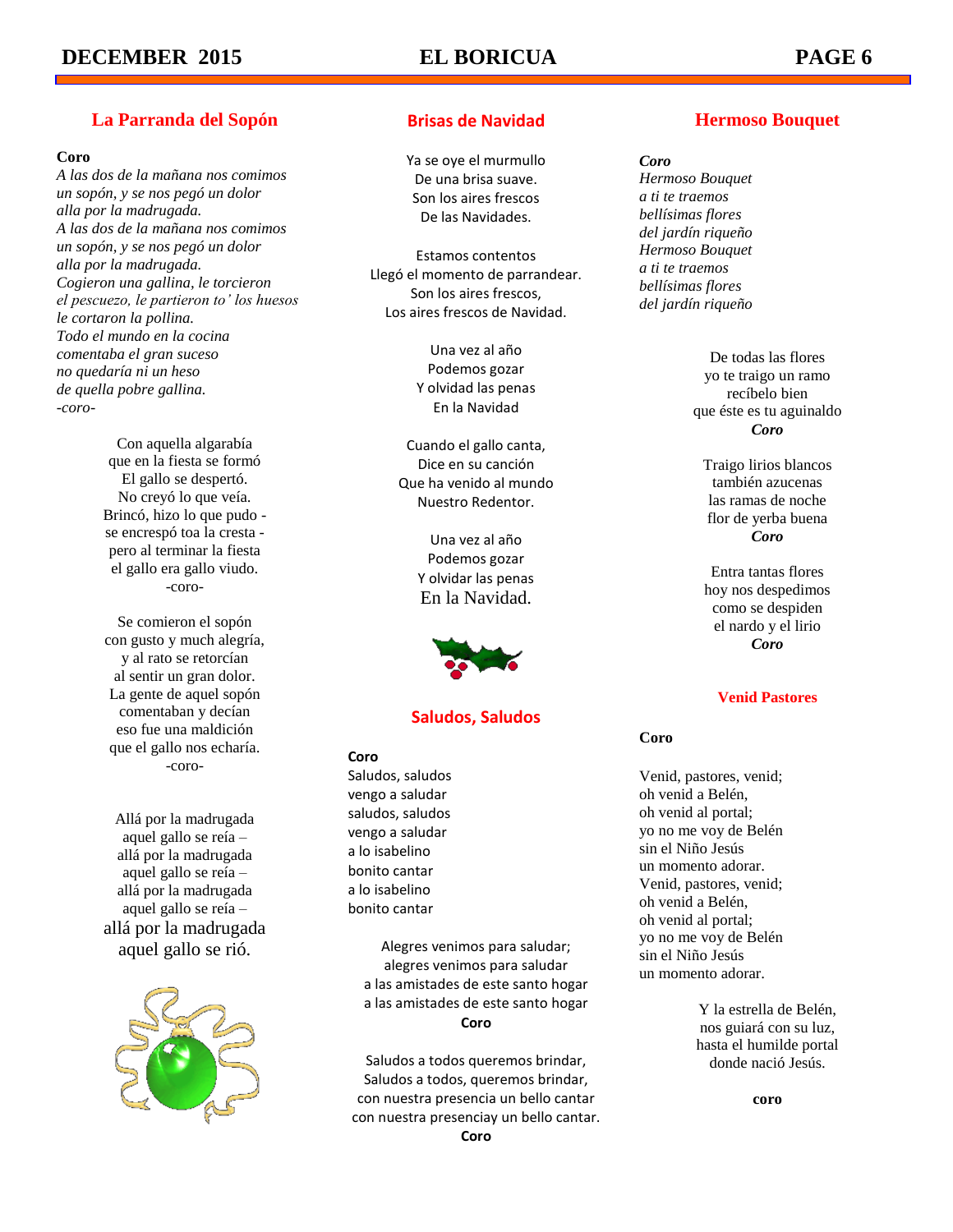# **Christmas in Puerto Rico**

By: Luis R. Claudio in Dallas



Remembering.........

My recollection of Christmas in Puerto Rico takes place in the sixties. The time was around 1965 and 1966. For me, it was a time of innocence, of discovery and of seeing the world through rose-colored glasses. My biggest worry was whether Carmen Merengue (my high school sweetheart) really liked me or not. Urb. Luchetti, in Manatí was my home. This is where this story takes place.

Christmas in Puerto Rico is a time of festivities and fun. During the Christmas season, we participated in 'parrandas' or "aguinaldos" in which a group of family, friends and neighbors went from house to house sing Christmas carols and having fun. We were usually invited in for food and adult beverages and perhaps ending the evening with a succulent bowl of shrimp soup (asopao de camarones) or a plate of arroz con gandules and Lechón.

My house was always the meeting place for the "Trulla". A 'trulla' is the name given to the group of people about to participate in Christmas Caroling or a "Parranda". My mother would prepare the "asopao" and Coquito (Coconut milk drink spiced with Rum and cinnamon). The meal was designed to prepare us for the all night singing and partying that was about to take place.

The evening starts with Parrandas or caroling as we travel through the neighborhood singing and playing our instruments, stopping at each friend's houses long enough to sing a song or two. We sang décimas or improvised Christmas songs. We expected to be fed and a drink or two offered for our trouble. Once fed, we moved on to the next house. At some point late in the evening, we would all agree to end the night at a particular person's house and the group would proceed to that house totally uninvited. It was this festive intrusion that formed the essence of an "Asalto Navideño".

When we arrived at the house designated for the "Asalto" we sang a series of improvised décimas and seis or the music of the jíbaro.

> *Alegre vengo de la montaña de mi cabaña que alegre está y a mis amigos les traigo flores de las mejores de mi rosal. Y a mis amigos les traigo flores de las mejores de mi rosal.*

In its repertoire of décimas and seis, the music of the Jíbaro of Puerto Rico clearly shows its Andalusia origins. All the songs sung are improvised couplets of ten syllables each, called décimas. This style of song and music link the Puerto Rican tradition to 16th Century Spanish poetic practice. Two of the most frequently encountered forms of this style of music are the 'aguinaldo' or décima and the 'seis'.

These traditions I remember well, but the one I cherish the most is the food that is prepared at Christmas time. Pasteles, arroz con gandules, lechon a la barita, gandinga de cerdo, cuchifritos, morcillas, guineitos verdes, tembleque, arroz con dulce, turrones. We then added the instruments that were needed for the Parranda…. we played cuatro, güiros with rasper, pandaretas or tambourines, maracas, cencerros (cow bell), bongos and congas and a guitar or two. That was my Christmas in Manatí.

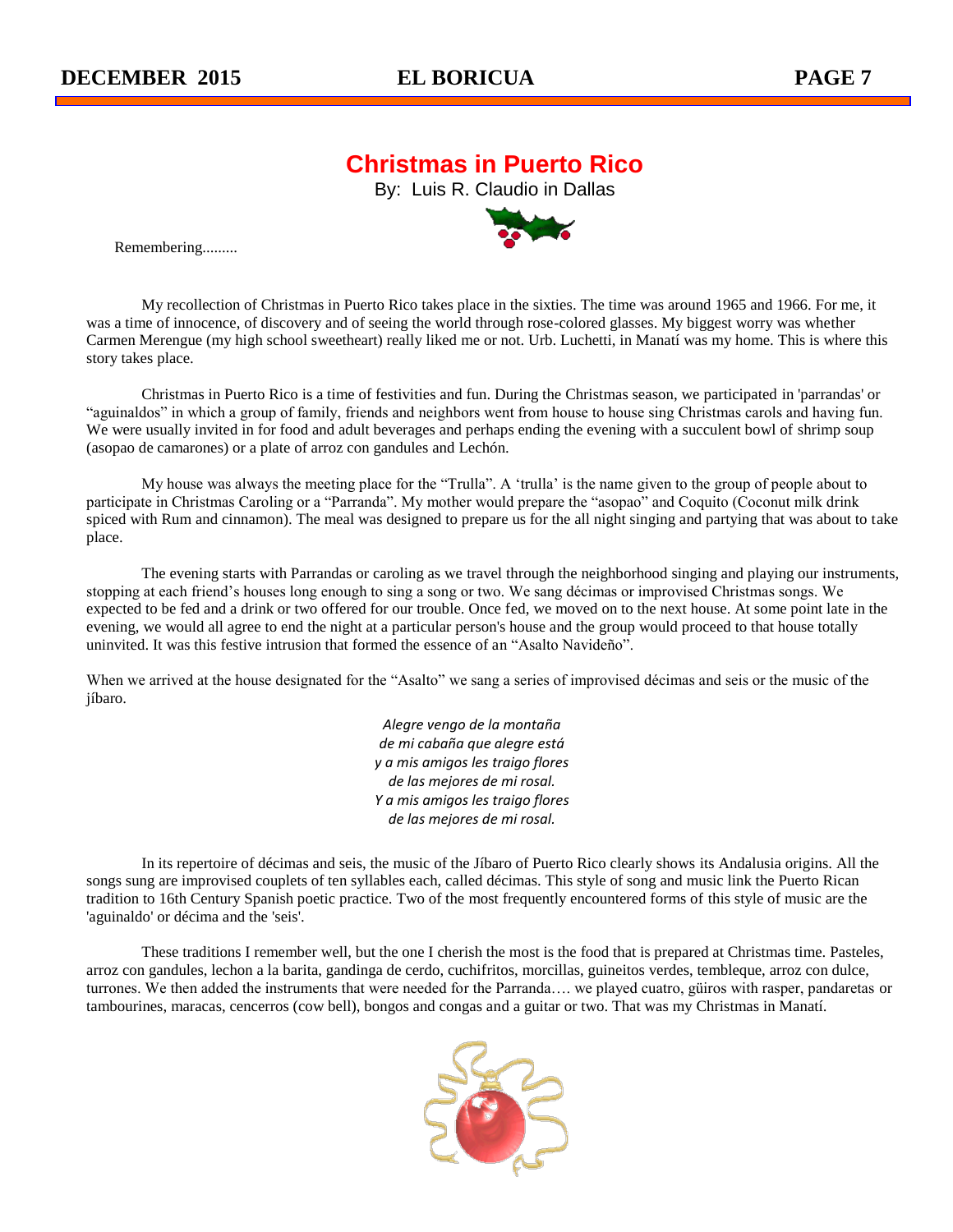# La Luz

### **Coro**

*Yo tenía una luz Que a mí me alumbraba Y venía la brisa . . . (fuá) Y me la apagaba.*

> Como algo invisible Venía y la soplaba Yo tenía una luz Que a mí me alumbraba Y venía la brisa . . . (fuá) Y me la apagaba. **-Coro-**

> Cerraba mi ojos Y a Dios suplicaba Yo tenía una luz Que a mí me alumbraba Y venía la brisa . . . (fuá) Y me la apagaba. **-Coro-**

> Después no prendía Aunque yo tratara Yo tenía una luz Que a mí me alumbraba Y venía la brisa . . . (fuá) Y me la apagaba. **-Coro-**

### **La Manía**

#### **Coro**

*Oiga mi compay Deje ésa manía Baile con la suyo Yo bailo con la mia Oiga mi compay Deje ésa manía Baile con la suyo Yo bailo con la mia*

> El año pasao Me agrió usted la vida No quería bailar, caramba Sólo con la mía. **-coro-**

Yo no sé compay Cual es su manía Si es que son los palos, caramba O es la mujer mía. **-coro-**

# **Llegó la Navidad**

#### **Coro**

*Llegó, llegó, llegó la Navidad Llegó, llegó, llegó la Navidad Felicitaciones mil pa' los de aquí y los de allá. Felicitaciones mil pa' los de aquí y los de allá.*

> Aquí no quiero tristezas Vamos todos a cantar. Aquí no quiero tristezas Vamos todos a cantar. **-coro-**

Aquí es que empieza la fiesta Porque llegó navidad. Aquí s que empieza la fiesta Porque llegó navidad. **-coro-**



## **La Trullita**

Esta es la trullita, ésta es la trullita Que yo te decia. Salimos de noche y llegamos de día Salimos de noche y llegamos de día. Se oye el murmullo, se oye el murmullo De una brisa suave Y es que ya están cerca ya las navidades Y es que ya están cerca ya las navidades



### **A La Zarandela**

Abreme la puerta, ábreme la puerta Que estoy en la calle, Y dirá la gente, que ésto es un desaire.

A la zarandela, a la zarandela A la zarandela de mi corazón A la zarandela chiquita, a la zarandela A la zarandela de mi corazón.

Allá dentro veo, allá dentro veo Un bulto rapao No sé si será, un lechón asao. No sé si será, un lechón asao.

# **Las Navidades**

Por fin llegaron la Navidades Las fiestas reales De nuestro hogar Fiestas de todos Nuestros anhelos Nuestros desvelos Y nuestro afán.

Soltar queremos nuestra tarea Pasando un rato de diversión Que son las pascuas Mis simpatías Y la alegría del corazón

Cuánto me alegro De haber nacido En este nido, en este edén Porque estas fiestas que adoro tanto Son el encanto de Borinquen.

Con tamboriles, güiro y maracas Mi serenata alegre está. Deseo a todos por despedida Años de vida y felicidad.

# **Los Tres Santos Reyes**

**Coro**

*Los Tres Santos Reyes, los tres y los tres Los Tres Santos Reyes, los tres y los tres Los saludaremos con divina fe, Los saludaremos con divina fe.*

Los Tres Santos Reyes – yo los se contar, Los Tres Santos Reyes – yo los se contar. Gaspar y Melchor y el Rey Baltazar, Gaspar y Melchor y el Rey Baltazar. **Coro**

Llegan con cautela, la estrella los guía, Llegan con cautela, la estrella los guía. Se sienten sus pasos en la noche fría. Se sienten sus pasos en la noche fría. **Coro**

Señores adiós . . doy la despedida Señores adiós . . doy la despedida Al corazón santo dulce de María. Al corazón santo dulce de María. Señores adiós porque ya nos vamos Todos los presentes pasen feliz año Todos los presentes pasen feliz año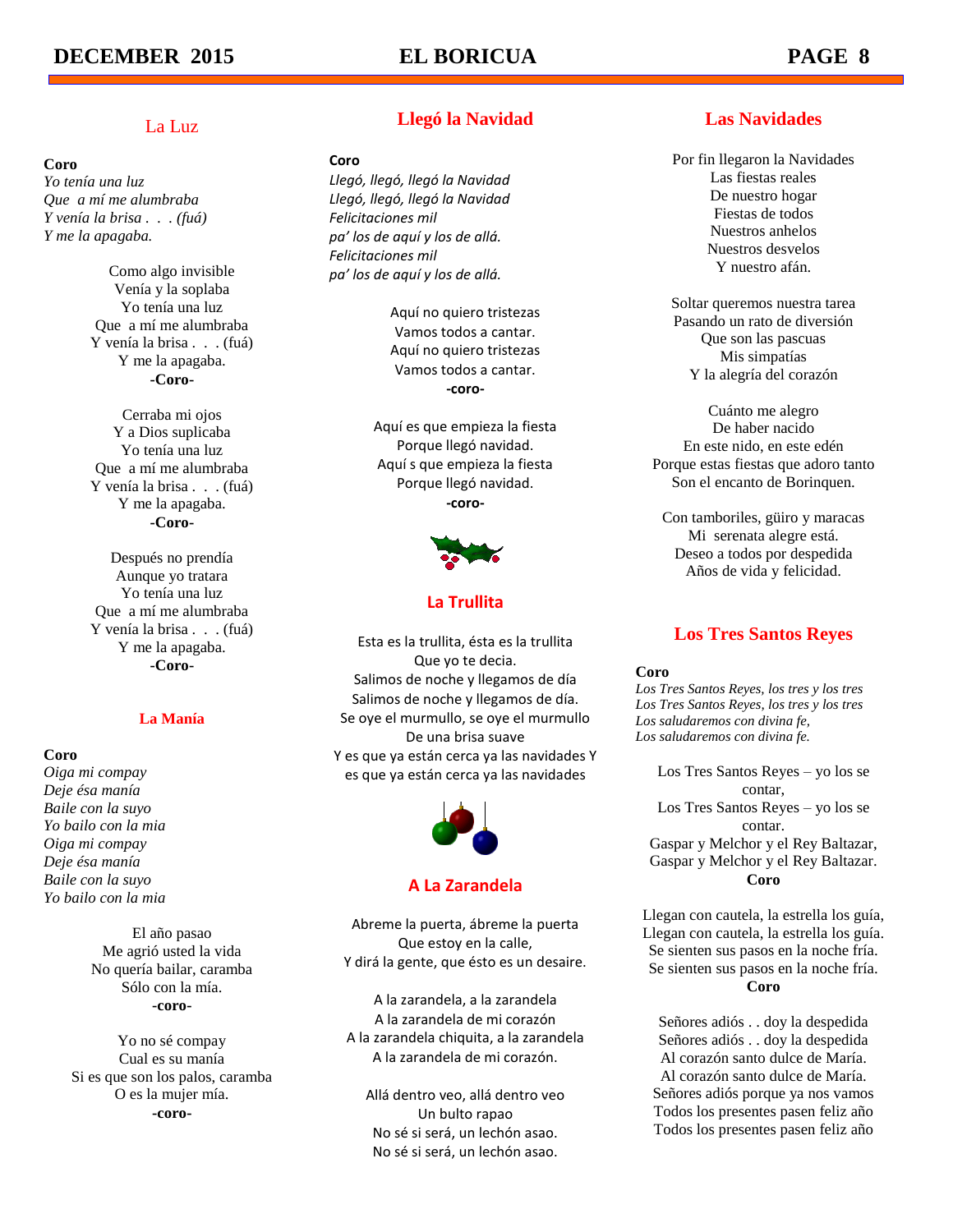# **A Traditional Puerto Rican Christmas Menu**

Pernil Arroz con Gandules Pasteles Guineitos Cocidos





Visit our website to find the perfect step-bystep pasteles recipe – plus hints.

# **Pernil Al Horno**

5 lbs. pork shoulder (picnic cut) don't cut off fat 6 garlic cloves (or 6 tsp. crushed garlic) or use powder ½ teaspoon black pepper 1 teaspoon oregano 1½ tablespoons olive oil 1 teaspoon salt -- for every pound of meat

Wash the meat and dry (do not cut off fat).

Mix garlic. black pepper, oregano, olive oil and salt in a small bowl.

Make very deep slits all over the meat and season the making sure that seasoning goes into all the slits. Refrigerate the shoulder for 24 hours.

Place the meat in a deep pan with the fat side up. There will be a lot of grease so be sure to use a deep pan. The fat side up will make nice crunchy "cueritos" if you don't cover with foil.

Cook in a pre-heated, 350º oven for about 2½ hours or until well cooked. The meat should be very tender.

# **Arroz Con Gandules**

2 cups long or short grain rice (rinsed) 4 cups of water ¼ cup sofrito 16 ounce can of gandules (pigeon peas) 2 tablespoons of alcaparrado (olives and capers) 1 can tomato sauce 3 tablespoons of oil Salt to taste

Saute the sofrito in the oil for a couple of minutes. Add alcaparrado and cook a couple of more minutes. Add the gandules, tomato sauce, and water and boil. Add the rice and make sure there is enough liquid to cover the rice about  $1\frac{1}{2}$ " above rice line. Salt to taste.

Cook over medium-high heat until the rice is dry. Once the water has been absorbed, stir gently from bottom to top, cover and turn the heat down to low. Stirring once in between cook for 35 minutes or until the rice is tender.

Cook it a bit longer to get pegao. If you stir the rice too much or put too much water in the pot – it will become amogollao – ugh!

# **Guineítos verdes cocidos**

Buy very green bananas from a local wholesale produce vendor and tell them you want them to keep the bananas green so they won't use their quick ripen procedures.

Cut off ends, make a slit from top to bottom only as deep as the skin.

Boil the bananas in salted water without peeling. Cook for about 20 minutes or so - the center has to be a bit firm - not too soft. When done the peel will just slide off. After removing the peel pour olive oil over the bananas.

# **Guineitos Verdes en Escabeche**

4 pounds unripe (green) bananas, unpeeled, cooked for 20 minutes in 2 cups of milk plus 2 quarts of water

2/3 cup white vinegar 1-2/3 cups olive oil 1 tablespoon salt 1/2 tablespoon black pepper 1 cup alcaparrado 4 bay leaves

Peel the bananas and cut them into ½-inch-thick slices. Combine the remaining ingredients in a nonreactive bowl. Add the bananas and toss well. Marinate for at least 1 hour before serving. Even better, marinate overnight, covered, refrigerated.